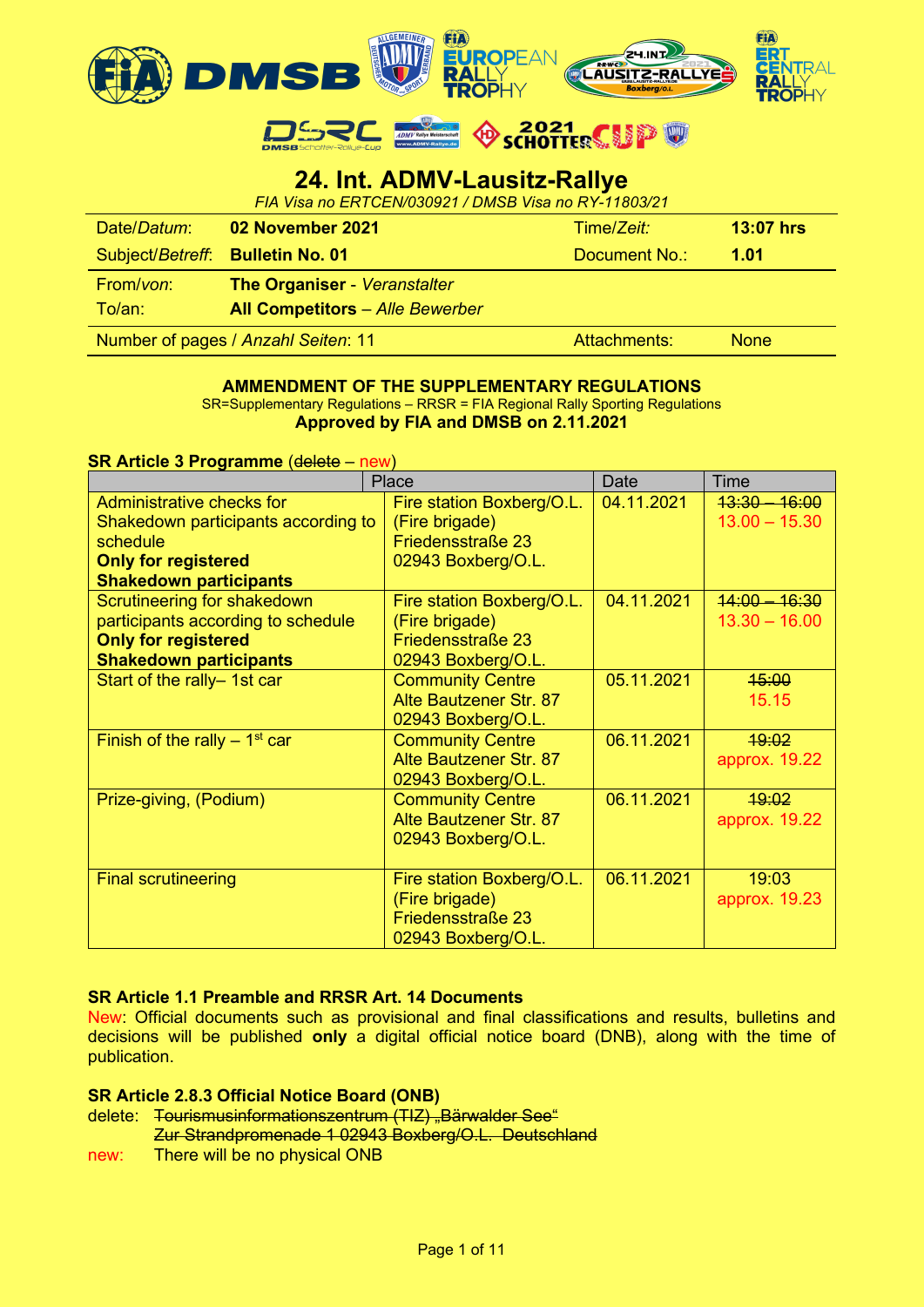

# **SR Article 2.8.4 Digital Notice Board (DNB) and RRSR Art. 14 Documents**

New: The Official Notice Board is the Digital Notice Board (DNB) shown on [www.lausitz-rallye.de](http://www.lausitz-rallye.de/) The Digital Notice Board will be accessible by the SPORTITY application on mobile phones and tablets. The Sportity app can be downloaded from Google Play or AppStore and password "**ERTLR2021**" must be entered.

Download from AppStore: <https://apps.apple.com/ee/app/sportity/id1344934434> Download from Google Play:<https://play.google.com/store/apps/details?id=com.sportity.app> Push notifications show any new document that is posted to the Digital Notice Board.

## **SR Article 10 Administrative Checks**

New: Each team must nominate a **team representative** for the purpose of an individual communication in case of a hearing. This team representative receives an individual QCR code. With this code he/she must log-in on the SPORTITY APP (see separate document published on SPORTITY). All official documents will be sent through SPORTITY, and the representative must confirm the reception with this APP.

The phone number and the e-mail address of the team representative will be registered at the administrative checks.

#### **SR Article 11.7 Tracking System**

delete: Each team must pay a deposit of  $\epsilon$  25.

#### new: **Each team must pay a rent of € 25.**

- In the program, the times and locations of the issuance and intake of the tracking system are indicated in the Supplementary Regulation
- Respect social distance and use any personal protective equipment in the queue for collection.
- All units have been cleaned before handover
- RallySafe Netherlands will inform participants about a contactless payment for the use of renting the mounting set.
- Clean the unit in accordance with RallySafe instructions before returning the unit.
- The Unit must be installed and active before the vehicle reports to scrutineering.

## NEW SR Article **12.14 OVERTAKING – "Push-to-Pass" feature in Tracking System**

If, during a Special Stage, a vehicle is caught up by a faster vehicle, the vehicle in front is obliged to allow the faster vehicle to pass. Additionally, the Tracking System has a "push to pass" function which allows a car behind to alert a vehicle in front they have caught them on the Special Stage and wish to overtake safely. The proper operation is described in the manual of the tracking system.

The readiness to do so must be indicated by the appropriate direction indicator (who flashes left drives / stays left | who flashes right - drives / stays right). The crew in front must ensure safe overtaking, if necessary, by stopping.

Any infringement will be considered an unsporting behaviour and will result in a report to the Stewards.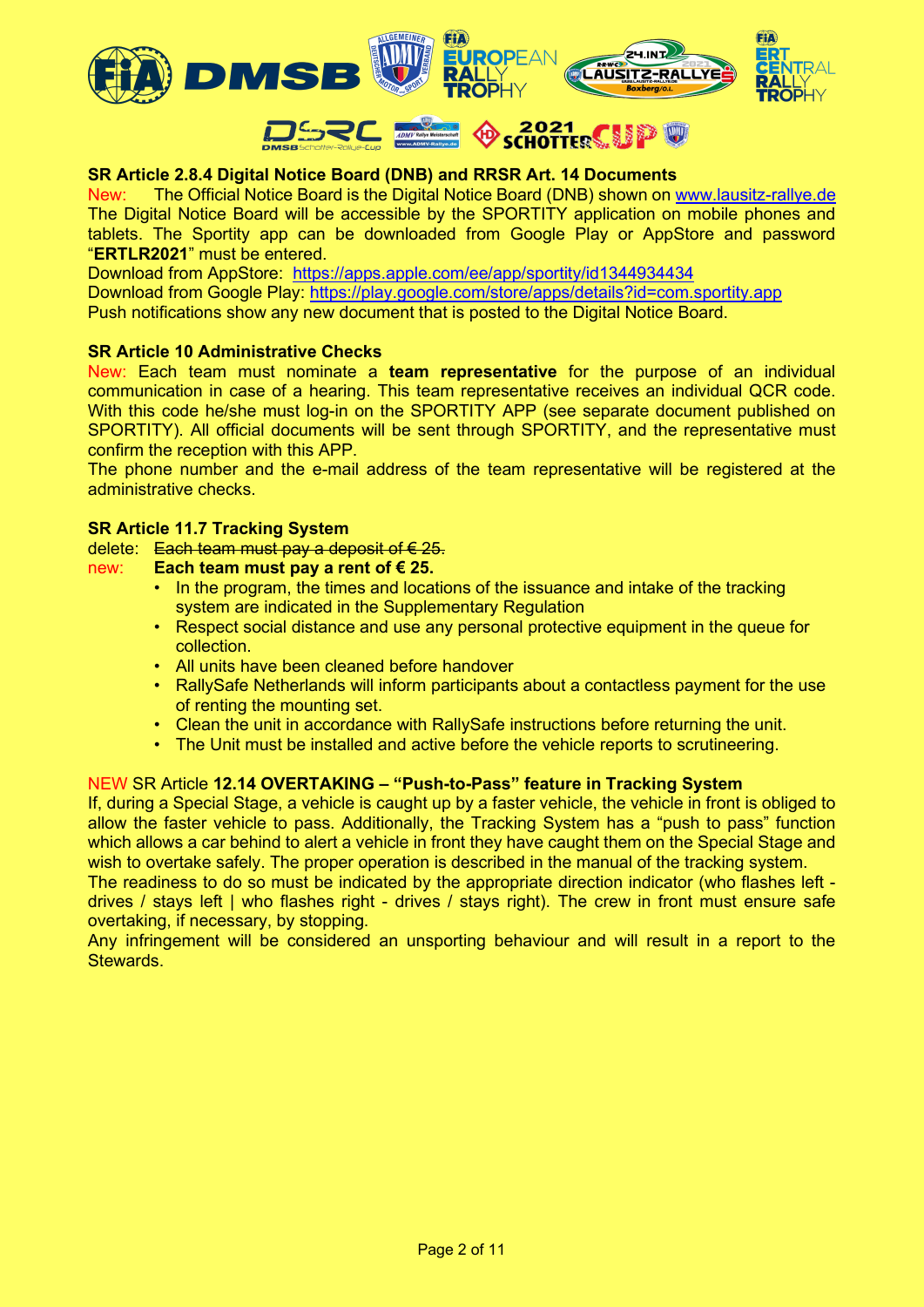

NEW: **Das COVID-19 Mitigation Plan becomes an integral part of the Supplementary Regulations.** This COVID-19 Protocol can be downloaded from the Digital Notice Board.

NEW: **Covid-19 protocol procedures at various controls**

## **TIME CARDS AND CONTROLS**

#### **GENERAL**

- a) The following procedures apply and have priority over all the related provisions in the 2021 FIA Regional Rally Sporting Regulations (RRSR) as far as they are in conflict. Some of the conflicting article numbers are quoted below, but without claiming to be exhaustive.
- b) Any irregularity or discrepancies regarding the below procedures will result in the application of RRSR Art. 19.3.4 and 44.2.12. It is to be noted that, as a principle, the entries recorded on the timing marshals' check sheets shall be decisive.
- c) The complete set of Time Cards for the whole rally (including the Shakedown time cards for all drivers affected under RRSR Art. 36.2.2) will be delivered with the rally materials at administrative checks. It is imperative for all crews to carry at least all the Time Card sets for a whole day inside the car (cf. for example procedures at regrouping controls).
- d) The side windows of the vehicles must be closed at all controls.

## **PASSAGE CONTROLS (RRSR Art. 43)**

At these controls, the marshal will simply mark the car number on his check sheet as soon as the car stops at the control, without mentioning the time of passage, and show the check sheet to the co-driver.

#### **TIME CONTROLS**

- a) The check-in procedure begins at the moment as stipulated in RRSR Art. 44.2.1.
- b) The check-in time corresponds to the moment at which the co-driver shows their time card to the marshal through the side window (RRSR Art. 44.1 & 44.2.4).
- c) The appropriate marshal will then write the actual time at which the card was shown on the check sheet (RRSR Art. 44.2.5).
- d) He will then show the recorded check-in time, and, in case of a Time Control followed by a special stage, the provisional special stage start time to the co-driver. The co-driver shall then enter this time on their time card (RRSR Art. 44.2.5)

## **SPECIAL STAGE START**

- a) At the start line, the co-driver shows the appropriate marshal the time card through the side window. The marshal then either confirms this provisional start time or shows a different start time on his check-sheet.
- b) This new time, if any, shall then be recorded as actual start time on the time card by the co-driver (RRSR Art. 48.2.3).

## **SPECIAL STAGE STOP POINT**

- a) The appropriate marshal at the stop point will show the finish time (time of the day: hour, minute, second) and the calculated stage time to the crew (co-driver).
- b) The co-driver shall record these times on their time card.

## **REGROUPING CONTROLS (RRSR ART. 46)**

- a) There is no need to hand in the Time Card used for the Section concerned.
- b) For regroupings during a day, the crews shall themselves record their re-start time from the regroup as show with the check sheet by the timing marshal on their new time card for the following Section of that day.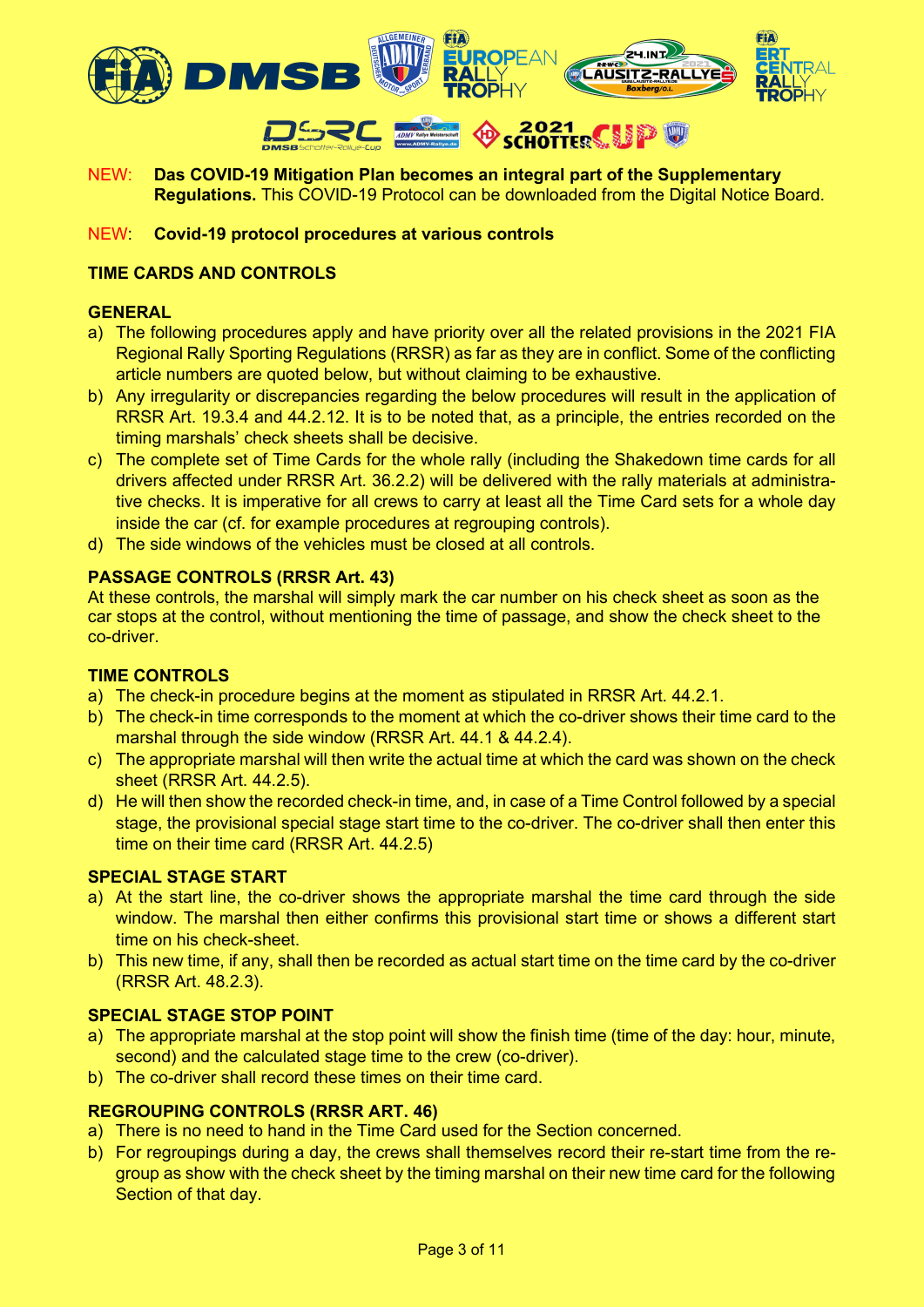

- c) In case of an overnight regroup, the crew shall themselves record their re-start time of the following day on their time card, following the publication of the start list for leg 2.
- *d)* Point b) above shall likewise be applied by the drivers concerned for the Shakedown TC/start time*.*

## **FLEXI-SERVICE**

The appropriate marshal in attendance at the control Technical Zone OUT/Service IN will keep a check sheet and record the start of the permitted service time. The appropriate marshal at the entrance to the overnight parc fermé will also keep a check sheet to record the time of the car entering the parc fermé

#### **SHAKEDOWN**

- Notwithstanding RRSR Art. 36.3, no passengers other than the co-driver of the entered crew are allowed inside the rally car during Shakedown.
- Notwithstanding RRSR Art. 56.2, no work or intervention of any kind may be performed on the rally cars by any team personnel after the Shakedown stop control.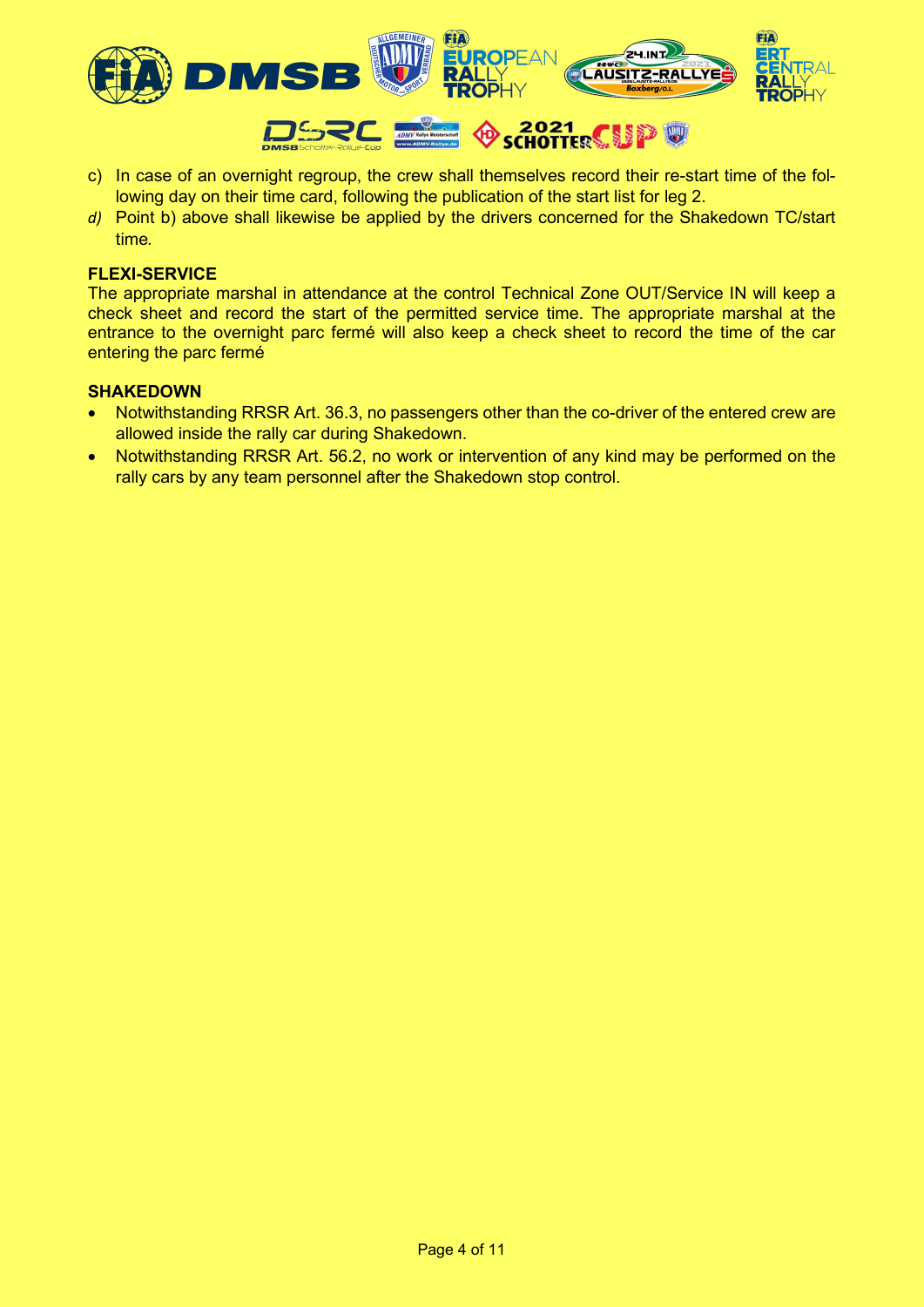

# **SR Appendix I – Itinerary**

| 24. Int. ADMV-Lausitz-Rallye 2021                  |                                                                  |                                 |            |              |                                    |             |
|----------------------------------------------------|------------------------------------------------------------------|---------------------------------|------------|--------------|------------------------------------|-------------|
|                                                    |                                                                  |                                 |            |              |                                    |             |
|                                                    | Zeitplan / Itinerary Section 1&2                                 |                                 |            |              | <b>Freitag/ Friday, 05.11.2021</b> |             |
|                                                    | Sonnenaufgang / Sunrise 7:03h                                    | Sonnenuntergang / Sunset 16:27h |            |              |                                    |             |
| <b>ZK</b>                                          | Ort                                                              | <b>WP</b>                       | Verbindung | <b>Total</b> | <b>Sollzeit</b>                    | 1. Fahrzeug |
| TC                                                 | Location                                                         | SS                              | Liason     |              | target time                        | 1st car due |
|                                                    |                                                                  | km                              | km         | km           | min                                | h           |
| 0                                                  | <b>VORSTART / PRE START Service Parc</b>                         |                                 |            |              |                                    | 14:55       |
| <b>RZ</b>                                          | (alle Teilnehmer / all competitors)                              |                                 |            |              |                                    |             |
| $\mathbf{1}$                                       | km zur nächsten RZ / km to next RZ                               | (19, 92)                        | (37, 40)   | (57, 32)     |                                    |             |
| 0A                                                 | <b>START Dorfgemeinschaftshaus Boxberg</b>                       |                                 | 5,40       | 5,40         | 00:20                              | 15:15       |
| $\mathbf{1}$                                       | Tzschellner Weg                                                  |                                 | 9,35       | 9,35         | 00:27                              | 15:42       |
|                                                    | WP/SS 1 RK Arena 1                                               | 11,12                           |            |              | (00:03)                            | 15:45       |
| $\overline{2}$                                     | Mulkwitz                                                         |                                 | 9,71       | 20,83        | 00:26                              | 16:11       |
|                                                    | WP/SS 2 Mulkwitz 1                                               | 8,80                            |            |              | (00:03)                            | ▛<br>16:14  |
| 2A                                                 | Service IN                                                       |                                 | 12,94      | 21,74        | 00:27                              | 16:41       |
|                                                    | <b>Service A (Servicepark)</b>                                   | (19, 92)                        | (37, 40)   | (57, 32)     | 00:30                              |             |
| 2B                                                 | Service OUT - Regrouping IN                                      |                                 |            |              |                                    | 17:11       |
|                                                    | Regrouping & Techn. Zone                                         |                                 |            |              | 00:30                              |             |
| 2C                                                 | Regrouping OUT                                                   |                                 |            |              |                                    | 17:41       |
| <b>RZ</b>                                          | (alle Teilnehmer / all competitors)                              |                                 |            |              |                                    |             |
| $\overline{2}$                                     | km zur nächsten RZ / km to next RZ                               | (19, 92)                        | (32,62)    | (52, 54)     |                                    |             |
| 3                                                  | Tzschellner Weg                                                  |                                 | 8.97       | 8,97         | 00:27                              | 18:08       |
|                                                    | WP/SS 3 RK Arena 2                                               | 11,12                           |            |              | (00:03)                            | 18:11       |
| 4                                                  | Mulkwitz                                                         |                                 | 9,71       | 20,83        | 00:26                              | 18:37       |
|                                                    | WP/SS 4 Mulkwitz 2                                               | 8,80                            |            |              | (00:03)                            | 18:40       |
| 4A                                                 | Service IN                                                       |                                 | 12,94      | 21,74        | 00:27                              | 19:07       |
|                                                    | <b>Service B (Servicepark)</b>                                   | (19, 92)                        | (31, 62)   | (51, 54)     | 00:45                              |             |
| 4B<br>Service OUT (Vorzeit erlaubt/Early Check In) |                                                                  |                                 | 0,50       | 0,50         |                                    | 19:52       |
| 4C                                                 | 00:10<br>Park Fermé IN (Vorzeit erlaubt/Early Check In)<br>20:02 |                                 |            |              |                                    |             |
|                                                    | TOTAL Freitag/Friday 4 WP/SS                                     | 39,84                           | 69,52      | 109,36       |                                    |             |
|                                                    |                                                                  | (36, 43%)                       | (63, 57%)  | $(100,00\%)$ |                                    |             |
|                                                    |                                                                  |                                 |            |              |                                    |             |

**Version 20.10.2021**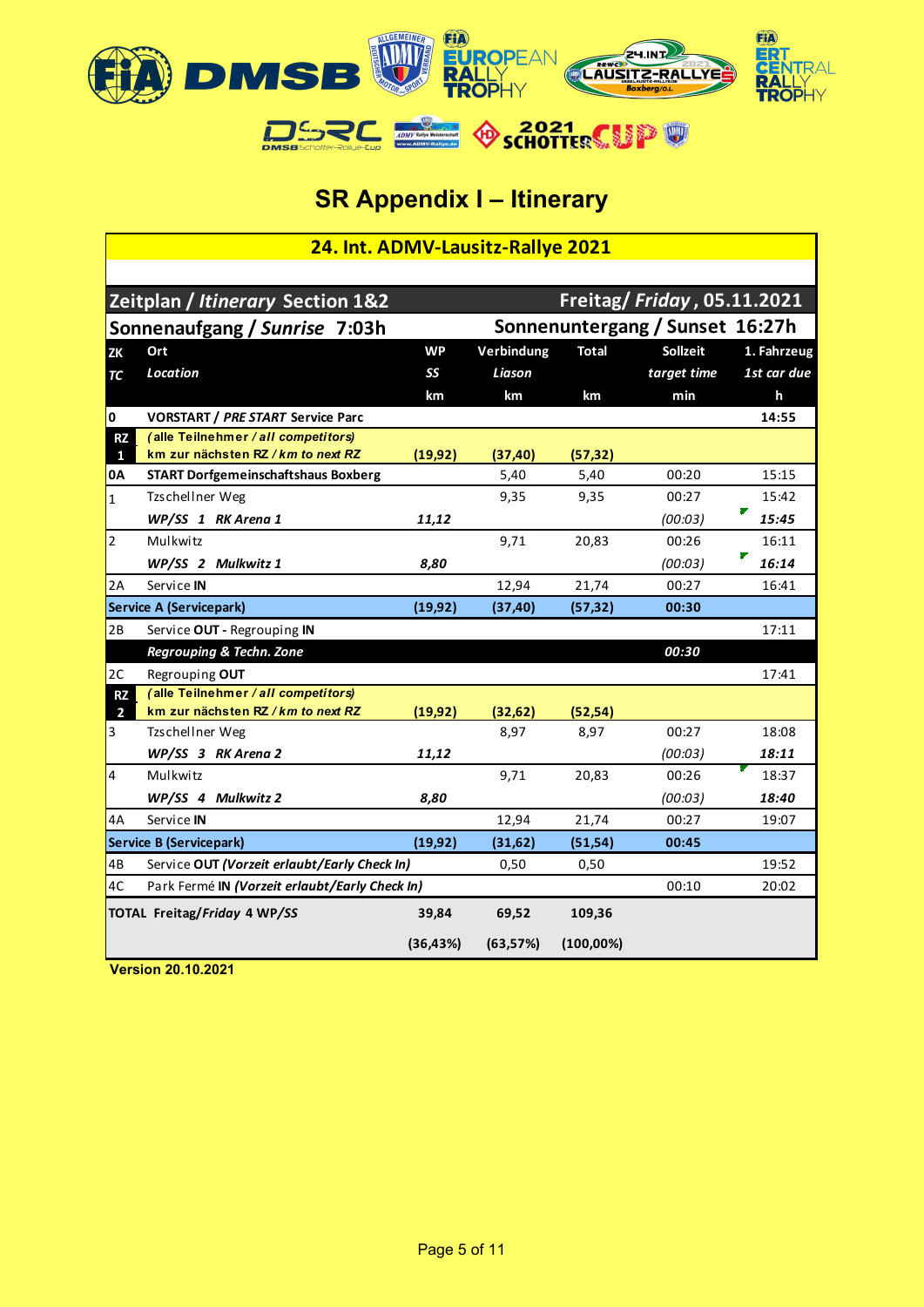

## **24. Int. ADMV-Lausitz-Rallye 2021**

| Samstag/Saturday, 06.11.2021<br><b>Zeitplan / Itinerary Section 3 - 6</b> |                                                                           |                 |                      |              |                                 |                            |
|---------------------------------------------------------------------------|---------------------------------------------------------------------------|-----------------|----------------------|--------------|---------------------------------|----------------------------|
|                                                                           | Sonnenaufgang / Sunrise 7:04h                                             |                 |                      |              | Sonnenuntergang / Sunset 16:25h |                            |
| ZK<br>TC                                                                  | Ort<br>Location                                                           | <b>WP</b><br>SS | Verbindung<br>Liason | <b>Total</b> | <b>Sollzeit</b><br>target time  | 1. Fahrzeug<br>1st car due |
|                                                                           |                                                                           | km              | km                   | km           | min                             | h                          |
| 4D                                                                        | Parc Fermé OUT                                                            |                 |                      |              |                                 | 07:50                      |
| 4E                                                                        | Service IN                                                                |                 | 0,50                 | 0,50         | 00:05                           | 07:55                      |
|                                                                           | <b>Service C (Servicepark)</b>                                            | (0,00)          | (1,00)               | (1,00)       | 00:15                           |                            |
| 4F                                                                        | Servcie OUT                                                               |                 |                      |              |                                 | 08:10                      |
| <b>RZ</b>                                                                 | (alle Teilnehmer / all competitors)                                       |                 |                      |              |                                 |                            |
| $\overline{\mathbf{3}}$                                                   | km zur nächsten RZ / km to next RZ                                        | (26, 70)        | (32, 72)             | (59, 42)     |                                 |                            |
| 5                                                                         | Nochten                                                                   |                 | 6,78                 | 6,78         | 00:17                           | 08:27                      |
|                                                                           | WP/SS 5 Nochten 1                                                         | 10,08           |                      |              | (00:03)                         | 08:30                      |
| 6                                                                         | Sprey                                                                     |                 | 16,66                | 26,74        | 00:33                           | 09:03                      |
|                                                                           | $WP/SS$ 6 Sprey 1                                                         | 16,62           |                      |              | (00:03)                         | 09:06                      |
| 6A                                                                        | Service IN                                                                |                 | 9,28                 | 25,90        | 00:29                           | 09:35                      |
|                                                                           | <b>Service D (Servicepark)</b>                                            | (26, 70)        | (32, 72)             | (59, 42)     | 00:30                           |                            |
| 6В                                                                        | Service OUT - Regrouping IN                                               |                 |                      |              |                                 | 10:05                      |
|                                                                           | <b>Regrouping &amp; Tech. Zone</b>                                        |                 |                      |              | 00:20                           |                            |
| 6C<br><b>RZ</b>                                                           | Regrouping OUT<br>(alle Teilnehmer / all competitors)                     |                 |                      |              |                                 | 10:25                      |
| 4                                                                         | km zur nächsten RZ / km to next RZ                                        | (26, 70)        | (33, 12)             | (60, 32)     |                                 |                            |
| 7                                                                         | Nochten                                                                   |                 | 6,68                 | 6,68         | 00:17                           | 10:42                      |
|                                                                           | WP/SS 7 Nochten 2                                                         | 10,08           |                      |              | (00:03)                         | 10:45                      |
| 8                                                                         | Sprey                                                                     |                 | 16,66                | 26,74        | 00:33                           | 11:18                      |
|                                                                           | WP/SS 8 Sprey 2                                                           | 16,62           |                      |              | (00:03)                         | 11:21                      |
| 8A                                                                        | Service IN                                                                |                 | 9,28                 | 25,90        | 00:29                           | 11:50                      |
|                                                                           | <b>Service E (Servicepark)</b>                                            | (26, 70)        | (32,62)              | (59, 32)     | 00:30                           |                            |
| 8B                                                                        | Service OUT                                                               |                 |                      |              |                                 | 12:20                      |
| 8C                                                                        | Regrouping IN                                                             |                 | 0,50                 | 0,50         | 00:08                           | 12:28                      |
|                                                                           | Regrouping & Techn. Zone                                                  |                 |                      |              | 01:26                           |                            |
| 8D                                                                        | Regrouping OUT                                                            |                 |                      |              |                                 | 13:54                      |
| 8E                                                                        | Service IN                                                                |                 | 0,50                 | 0,50         | 00:05                           | 13:59                      |
|                                                                           | <b>Service F (Servicepark)</b>                                            | (0,00)          | (1,00)               | (1,00)       | 00:15                           |                            |
| 8F                                                                        | Service OUT                                                               |                 |                      |              |                                 | 14:14                      |
| <b>RZ</b>                                                                 | (alle Teilnehmer / all competitors)<br>km zur nächsten RZ / km to next RZ |                 | (27, 21)             | (64, 96)     |                                 |                            |
| 5<br>9                                                                    | Reichwalde                                                                | (37, 75)        | 7,23                 | 7,23         | 00:20                           | 14:34                      |
|                                                                           | WP/SS 9 Reichwalde 1                                                      | 20,79           |                      |              | (00:03)                         | 14:37                      |
| 10                                                                        | Bärwalder See                                                             |                 | 14,56                | 35,35        | 00:43                           | 15:20                      |
|                                                                           | WP/SS 10 Bärwalder See 1                                                  | 16,96           |                      |              | (00:03)                         | 15:23                      |
| 10A                                                                       | Service IN                                                                |                 | 5,42                 | 22,38        | 00:30                           | 15:53                      |
|                                                                           | <b>Service G (Servicepark)</b>                                            | (37, 75)        | (27, 21)             | (64, 96)     | 00:30                           |                            |
| 10B                                                                       | Service OUT - Regrouping IN                                               |                 |                      |              |                                 | 16:23                      |
|                                                                           |                                                                           |                 |                      |              |                                 |                            |
|                                                                           | <b>Regrouping &amp; Techn.Zone</b>                                        |                 |                      |              | 00:20                           |                            |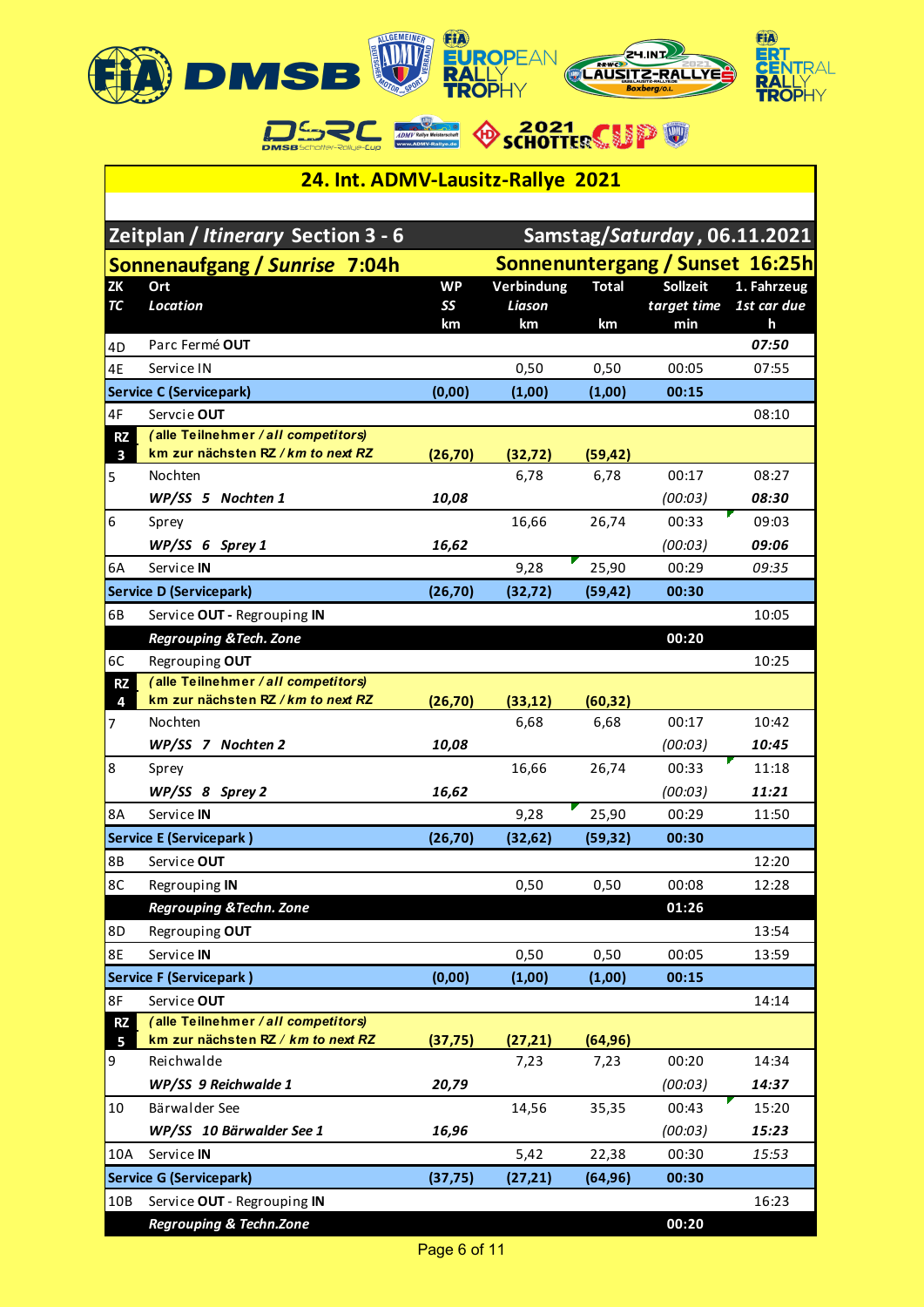

## **24. Int. ADMV-Lausitz-Rallye 2021**

 $\frac{1}{\sinh \theta}$ 

ADMV

**OSCHOTTERCUP** 

DAS RE

|                 | Zeitplan / Itinerary Section 3 - 6                                        |                       |                            |                    |                                       | Samstag/Saturday, 06.11.2021    |
|-----------------|---------------------------------------------------------------------------|-----------------------|----------------------------|--------------------|---------------------------------------|---------------------------------|
|                 | Sonnenaufgang / Sunrise 7:04h                                             |                       |                            |                    |                                       | Sonnenuntergang / Sunset 16:25h |
| <b>ZK</b><br>TC | Ort<br>Location                                                           | <b>WP</b><br>SS<br>km | Verbindung<br>Liason<br>km | <b>Total</b><br>km | <b>Sollzeit</b><br>target time<br>min | 1. Fahrzeug<br>1st car due<br>h |
| 10C             | Regrouping OUT                                                            |                       |                            |                    |                                       | 16:43                           |
| <b>RZ</b><br>6  | (alle Teilnehmer / all competitors)<br>km zur nächsten RZ / km to next RZ | (37, 75)              | (33, 93)                   | (71,68)            |                                       |                                 |
| 11              | Reichwalde                                                                |                       | 7,13                       | 7,13               | 00:20                                 | 17:03                           |
|                 | WP/SS 11 Reichwalde 2                                                     | 20,79                 |                            |                    | (00:03)                               | 17:06                           |
| 12              | Bärwalder See                                                             |                       | 14,56                      | 35,35              | 00:43                                 | 17:49                           |
|                 | WP/SS 12 Bärwalder See 2                                                  | 16,96                 |                            |                    | (00:03)                               | 17:52                           |
| 12A             | Service IN                                                                |                       | 5,42                       | 22,38              | 00:30                                 | 18:22                           |
|                 | <b>Service H (Servicepark)</b>                                            | (37, 75)              | (27, 11)                   | (64, 86)           | 00:30                                 |                                 |
| 12B             | Service OUT - Regrouping IN                                               |                       |                            |                    | 00:30                                 | 18:52                           |
|                 | <b>Regrouping &amp; Media Zone</b>                                        |                       |                            |                    | 00:30                                 |                                 |
| 12C             | Regrouping OUT                                                            |                       |                            |                    |                                       | 19:22                           |
| 12D             | ZIEL / FINISH Dorfgemeinschaftshaus Boxberg                               |                       | 5,32                       | 5,32               | 00:20                                 | 19:42                           |
| 12E             | Park Fermé IN (Vorzeit erlaubt/Early Check In)                            |                       | 1,50                       | 1,50               | 00:18                                 | 20:00                           |
|                 | TOTAL Samstag/Saturday 8 WP/SS                                            | 128,90                | 127,98                     | 256,88             |                                       |                                 |
|                 |                                                                           | (50, 18%)             | (49,82%)                   | $(100,00\%)$       |                                       |                                 |
|                 | <b>TOTAL Freitag/Friday 4 WP/SS</b>                                       | 39.84                 | 69.52                      | 109.36             |                                       |                                 |
|                 |                                                                           | (36, 43%)             | (63,57%)                   | $(100,00\%)$       |                                       |                                 |
|                 | <b>TOTAL Rally 12 WP/SS</b>                                               | 168,74                | 197,50                     | 366,24             |                                       |                                 |
|                 |                                                                           | (46,07%)              | (53,93%)                   | $(100,00\%)$       |                                       |                                 |

 **Version 20.10.2021**

 $\boldsymbol{\mathcal{u}}\cdot\boldsymbol{\varphi}$ 

**Uwe M. Schmidt** Clerk of the Course */ Rallyeleiter*

*Published on the Digital Notice Board on 02/11/21 at 13.10 hrs. (Veröffentlicht am Digitalen Aushang)*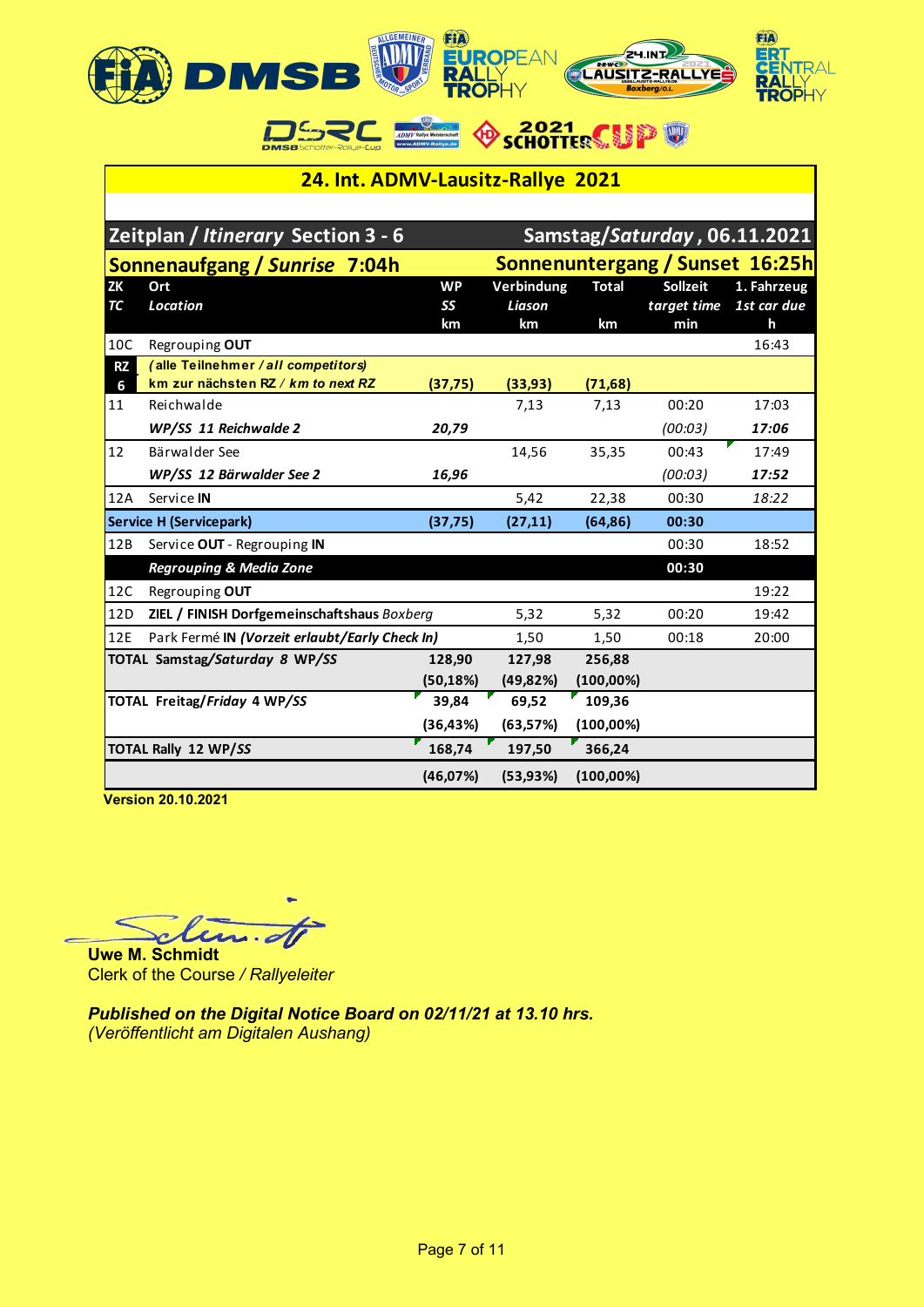

## **ÄNDERUNGEN UND ERGÄNZUNGEN DER AUSSCHREIBUNG**

SR=Ausschreibung – RRSR = FIA Regional Rally Sporting Regulations

**SR Artikel 3 Programm (streiche – neu)** 

|                                                                                                                      | Ort                                                                                     | Datum      | Zeit                               |
|----------------------------------------------------------------------------------------------------------------------|-----------------------------------------------------------------------------------------|------------|------------------------------------|
| Dokumentenabnahme für Teilnahme<br>am Shakedown nach Zeitplan<br>Nur für angemeldete<br><b>Shakedown-Teilnehmer</b>  | <b>Freiwillige Feuerwehr</b><br>Boxberg/O.L.<br>Friedensstraße 23<br>02943 Boxberg/O.L. | 04.11.2021 | $13:30 - 16:00$<br>$13.00 - 15.30$ |
| Technische Abnahme für Teilnahme<br>am Shakedown nach Zeitplan<br>Nur für angemeldete<br><b>Shakedown-Teilnehmer</b> | <b>Freiwillige Feuerwehr</b><br>Boxberg/O.L.<br>Friedensstraße 23<br>02943 Boxberg/O.L. | 04.11.2021 | $44:00 - 16:30$<br>$13.30 - 16.00$ |
| Start der Rallye - 1. Fahrzeug                                                                                       | Dorfgemeinschaftshaus<br>(DGH)<br>Alte Bautzener Str. 87<br>02943 Boxberg/O.L.          | 05.11.2021 | 15:00<br>15.15                     |
| Ziel der Rallye - 1. Fahrzeug                                                                                        | <b>Dorfgemeinschaftshaus</b><br>(DGH)<br>Alte Bautzener Str. 87<br>02943 Boxberg/O.L    | 06.11.2021 | 19:02<br>ca. 19.22                 |
| Siegerehrung, (Podium)                                                                                               | <b>Dorfgemeinschaftshaus</b><br>(DGH)<br>Alte Bautzener Str. 87<br>02943 Boxberg/O.L    | 06.11.2021 | 19:02<br>ca. 19.22                 |
| Schlussabnahme                                                                                                       | <b>Freiwillige Feuerwehr</b><br>Boxberg/O.L.<br>Friedensstraße 23<br>02943 Boxberg/O.L  | 06.11.2021 | 19:03<br>ca. 19.23                 |

## **SR Artikel 1.1 Präambel and RRSR Art. 14 Dokumente**

neu: Offizielle Dokumente wie vorläufige und Endergebnisse, Bulletins und Entscheidungen werden auf einem Digitalen Offiziellen Aushang auf der Internetseite veröffentlicht.

#### **SR Artikel 2.8.3 Offizieller Aushang (ONB)**

streiche: Tourismusinformationszentrum (TIZ) "Bärwalder See" Zur Strandpromenade 1 02943 Boxberg/O.L. Deutschland

neu: Es gibt keinen physischen Offiziellen Aushang

#### **SR Artikel 2.8.4 Digitaler Aushang**

Der Digitale Aushang erfolgt auf der Internetseite www.lausitz-rallye.de

Der Digitale Aushang ist mit der APP Sportity auf Smartphones und Tablets zugänglich sein. Die Sportity App kann von Google Play oder AppStore heruntergeladen werden und Passwort "**ERTLR2020**" muss verwendet werden.

Download vom AppStore: <https://apps.apple.com/ee/app/sportity/id1344934434>

Download von Google Play: <https://play.google.com/store/apps/details?id=com.sportity.app> Push-Benachrichtigungen zeigen jedes neue Dokument an, das an den Digitalen Aushang gesendet wird.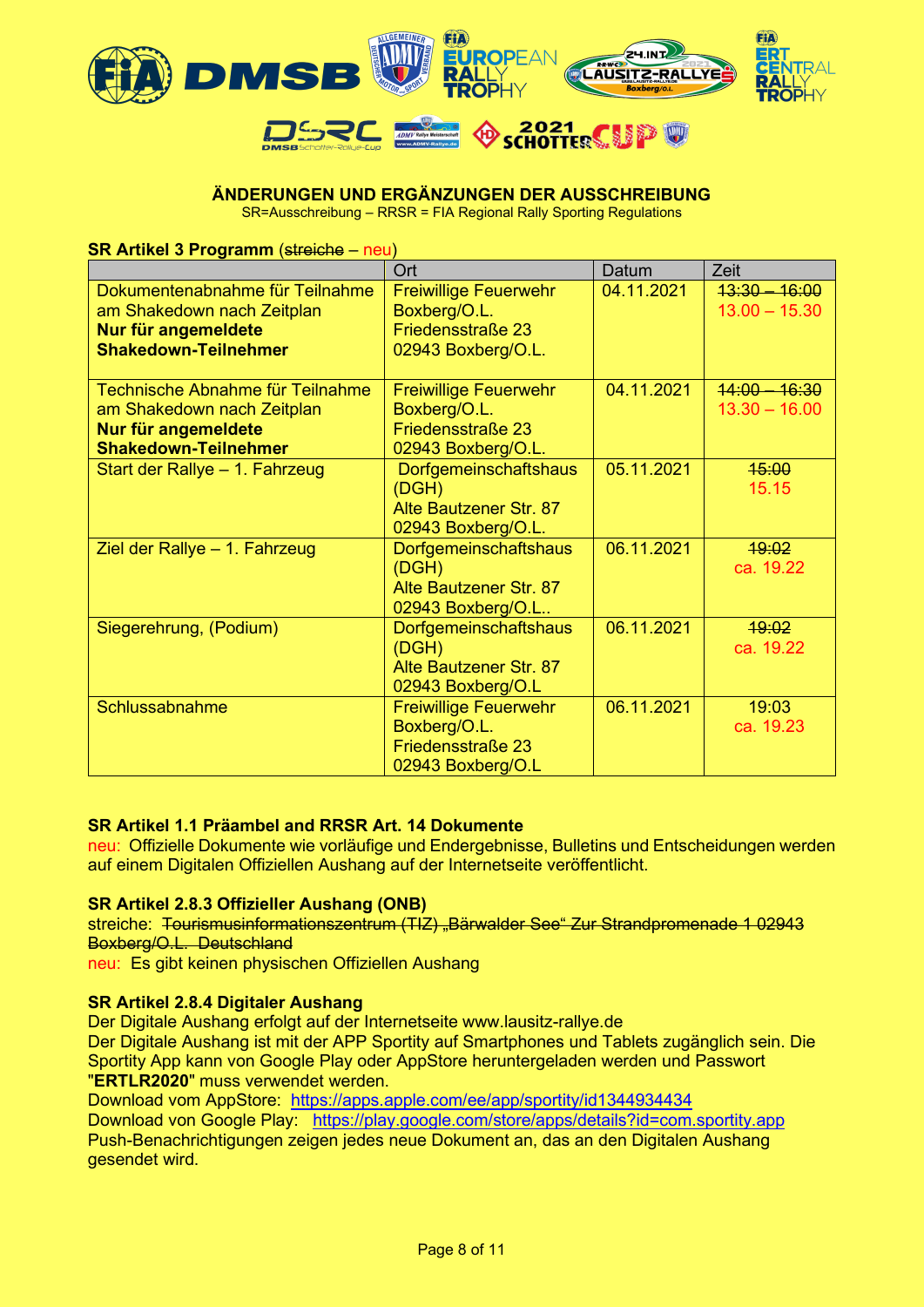

## **SR Artikel 10 Dokumenten Abnahme**

neu: Jedes Team muss für den Fall einer Anhörung einen Teamvertreter für den Empfang einer offiziellen Mitteilung benennen. Dieser Teamvertreter erhält einen individuellen QCR-Code. Mit diesem Code muss er sich in die SPORTITY APP einloggen (siehe separates, auf SPORTITY veröffentlichtes Dokument). Alle offiziellen Dokumente werden über SPORTITY verschickt, und der Vertreter muss den Empfang über diese APP bestätigen. Die Telefonnummer und die E-Mail-Adresse werden bei der Dokumentabnahme registriert.

#### **SR Artikel 11.7 Tracking System**

neu: In der Ausschreibung sind die Zeiten und Standorte der Ausgabe und der Rücknahme des Tracking-Systems angeben.

- Respektieren Sie den Hygieneabstand und verwenden Sie die Mund- und Nasenbedeckung in der Warteschlange bei der Abholung.
- Alle Geräte wurden vor der Übergabe gereinigt
- RallySafe Niederlande informiert die Teilnehmer über eine kontaktlose Zahlung für die Anmietung des Montagesets.
- Reinigen Sie das Gerät gemäß den RallySafe-Anweisungen, bevor Sie das Gerät zurückgeben.
- Das Gerät muss installiert und aktiv sein, bevor das Fahrzeug bei der Technischen Abnahme erscheint.

#### **NEU SR Artikel 12.14 ÜBERHOLEN - "Push-to-Pass" Funktion im Tracking System**

Wenn ein Fahrzeug während einer Wertungsprüfung von einem schnelleren Fahrzeug eingeholt wird, ist das vorausfahrende Fahrzeug verpflichtet, das schnellere Fahrzeug passieren zu lassen. Darüber hinaus verfügt das Tracking-System über eine "**Push-to-Pass**"-Funktion, mit der ein nachfolgendes Fahrzeug einem vorausfahrenden Fahrzeug mitteilen kann, dass es auf der Sonderprüfung eingeholt wurde und es sicher überholen möchte. Die korrekte Bedienung ist in der Bedienungsanleitung des Tracking-Systems beschrieben.

Die Bereitschaft dazu muss durch den entsprechenden Fahrtrichtungsanzeiger angezeigt werden (wer links blinkt - fährt / bleibt links | wer rechts blinkt - fährt / bleibt rechts). Die vorausfahrende Mannschaft muss ein sicheres Überholen gewährleisten, ggf. durch Anhalten.

Jeder Verstoß wird als unsportliches Verhalten gewertet und führt zu einem Bericht bei die Sportkommissare.

## NEU: **Das COVID-19 Protokoll wird integraler Bestandteil der Ausschreibung**

#### **NEU: COVID-19-PROTOKOLL AN VERSCHIEDENEN KONTROLLSTELLEN**

## **ZEITKARTEN UND KONTROLLEN**

#### **Allgemein**

- a) Die folgenden Abläufe gelten und haben soweit sie in Konflikt stehen Vorrang vor allen damit verbundenen Bestimmungen der FIA Regional Rally Sporting Regulations (RRSR) 2021, Einige der widersprüchlichen Artikel-nummern werden unten zitiert, jedoch ohne Anspruch auf Vollständigkeit.
- b) Jede Unregelmäßigkeit oder Diskrepanz in Bezug auf die folgenden Abläufe führen zur Anwendung der RRSR Art. 19.3.4 und 44.2.12. Es ist darauf hinzuweisen, dass grundsätzlich die Angaben auf den Durchfahrtslisten der Sportwarte entscheidend sind.
- c) Der komplette Satz der Bordkarten für die gesamte Rallye (einschließlich der Shakedown-Bordkarten) wird bei Dokumentenabnahme mit den Rallye-Materialien ausgegeben. Es ist zwingend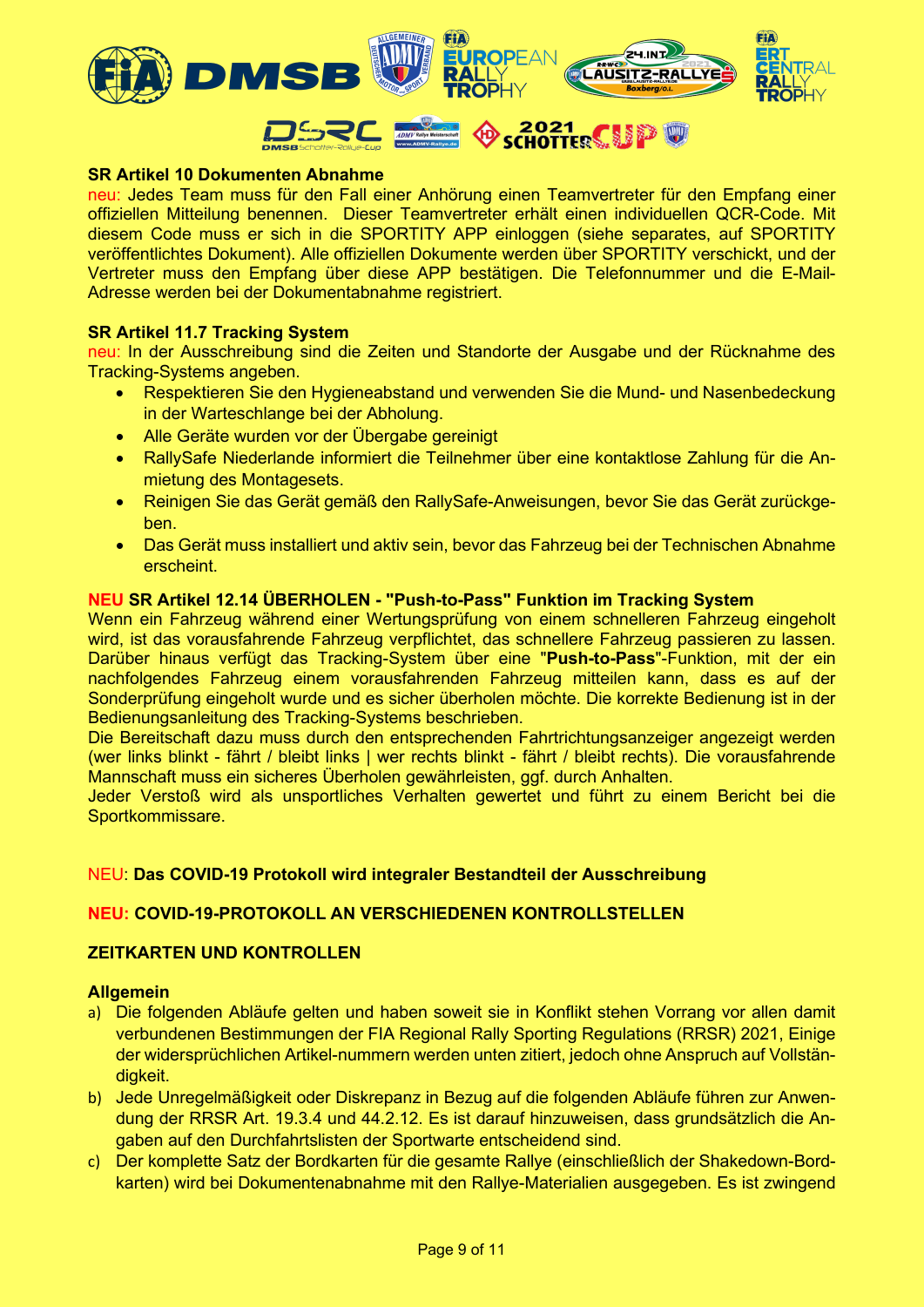

erforderlich, dass alle Fahrer mindestens alle Bordkarten für einen ganzen Tag im Auto mit sich führen. (vgl. z.B. Ablauf im Regrouping).

d) An allen Kontrollstellen müssen die Seitenfenster der Fahrzeuge geschlossen sein.

## **DURCHFAHRTSKONTROLLEN (RRSR Art. 43)**

Bei diesen Kontrollen notiert der Sportwart die Startnummer, sobald das Auto an der Kontrolle anhält, ohne Zeitangabe in die Kontrollliste und zeigt dem Beifahrer das Kontrollblatt.

#### **ZEITKONTROLLEN**

- a) Der Check-in-Vorgang beginnt entsprechend RRSR Art. 44.2.1.
- b) Die Check-in-Zeit entspricht dem Zeitpunkt, zu dem der Beifahrer dem Sportwart seine Bordkarte durch das Seitenfenster zeigt (RRSR Art. 44.1 und Art. 44.2.4).
- c) Der zuständige Sportwart trägt dann die tatsächliche Zeit in die Kontrollliste ein, zu der die Bordkarte gezeigt wurde (RRSR Art. 44.2.5).
- d) Er zeigen dann die notierte Check-in-Zeit und im Falle einer nachfolgenden Wertungs-prüfung die vorläufige Startzeit dem Beifahrer. Der Beifahrer muss dann diese Zeiten in seine Bordkarte eintragen (RRSR Art. 44.2.5).

## **START EINER WERTUNGSPRÜFUNG**

- a) An der Startlinie zeigt der Beifahrer dem entsprechenden Sportwart die Bordkarte durch das Seitenfenster. Der Sportwart bestätigt dann entweder diese vorläufige Startzeit oder er zeigt eine andere Startzeit auf seiner Kontrollliste.
- b) Diese neue Zeit, falls vorhanden, wird dann vom Beifahrer als tatsächliche Startzeit auf der Zeitkarte vermerkt (RRSR Art. 48.2.3).

#### **STOP-KONTROLLE AM ENDE DER WERTUNGS-PRÜFUNG**

- a) Der zuständige Sportwart zeigt die Zielzeit (Tageszeit: Stunde, Minute, Sekunde,) und die errechnete WP-Fahrzeit den Fahrern.
- b) Der Beifahrer muss diese Zeiten auf seiner Bordkarte vermerken.

#### **REGROUPING CONTROLS (RRSR ART. 46)**

- a) Die verwendete Bordkarte für die betreffende Sektion muss nicht abgegeben werden.
- b) Bei einem Regrouping während eines Tages müssen die Fahrer ihre Re-Startzeit aus dem Regrouping, wie vom zuständigen Sportwart auf einer Kontrollliste gezeigt, selbst in ihrer neue Bordkarte eintragen.
- c) Bei einem Regrouping am Ende einer Etappe müssen die Fahrer nach der Veröffentlichung der Re- Startliste für die 2. Etappe selbst ihre Re-Startzeit auf ihrer Bordkarte eintragen.
- d) Punkt b) wird ebenfalls von den betreffenden Fahrern für die Shakedown ZK/Startzeit angewendet.

#### **FLEXI-SERVICE**

Der zuständige Sportwart, der an der Kontrolle Technical Zone OUT/Service IN anwesend ist, führt eine Kontrollliste und notiert den Beginn der zulässigen Servicezeit. Der zuständige Sportwart am Eingang des Parc Fermé führt ebenfalls eine Kontrollliste, um die Einfahrtszeit des Fahrzeuges in den Parc Fermé zu notieren.